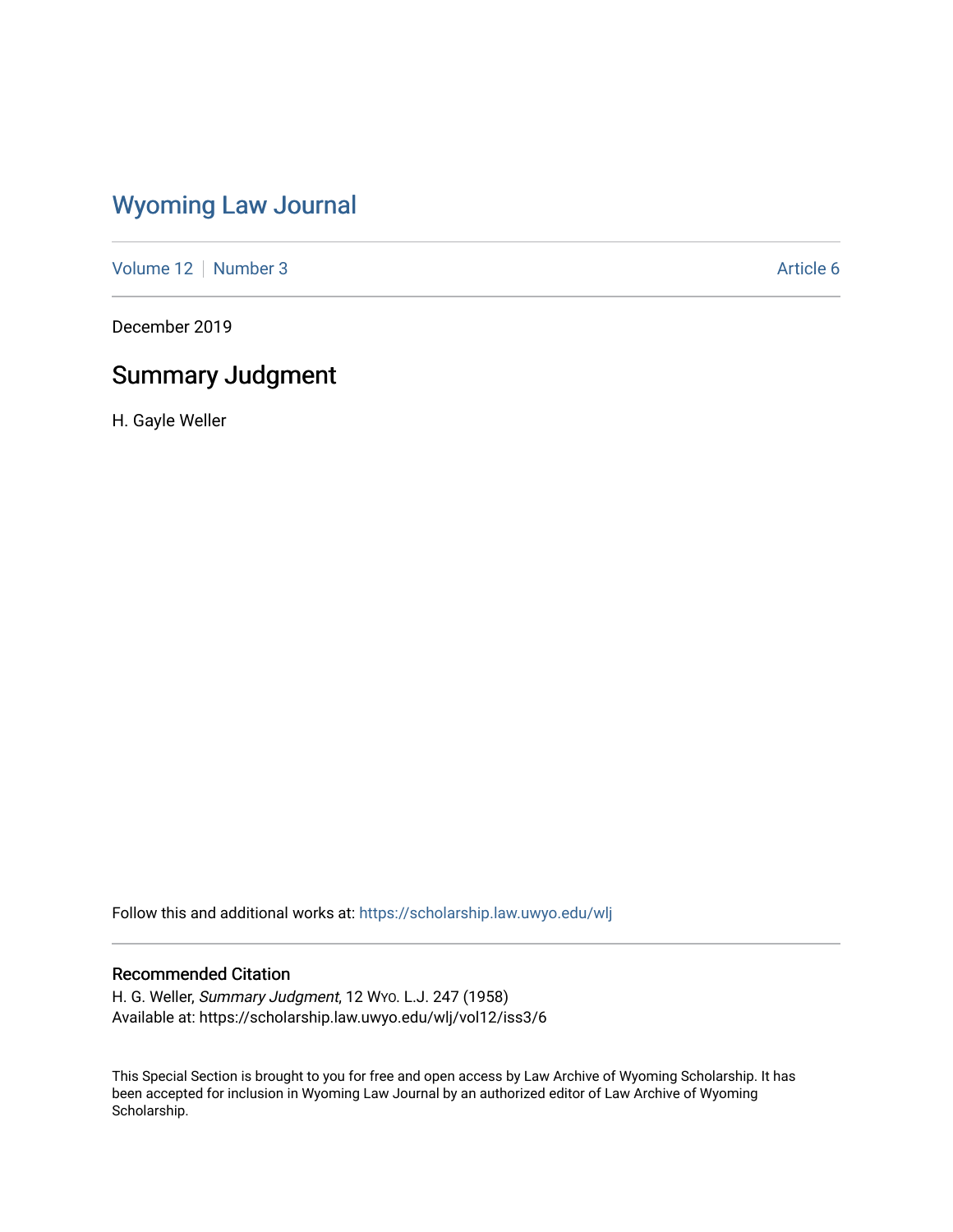### SUMMARY JUDGMENT

#### H. GAYLE WELLER<sup>®</sup>

I am very pleased to be invited to come up here. For one thing I see that I appear on a panel with a man of great eminence and distinction. This is very flattering to me. It is a special pleasure to me talk about the summary judgment rule, Rule **56,** because I like that rule and I think you're going to like it when you get used to it.

Down in my own state of Colorado we adopted rules modelled on the Federal Rules while the Federal Rules themselves were still brand new and not very much was known about them. We had to learn by experience how to practice under the rules instead of our former code pleading. Our code had provided for the use of the demurrer and in practice in the office in which I was engaged, it was a very frequent and very useful tool. When the rules came in we shifted from using the demurrer to a motion to dismiss under Rule 12, which seemed the logical thing. It seemed to us that the motion to dismiss took the place of the old demurrer It took us some time to discover that under these rules and the spirit behind them, the motion to dimiss is a far different tool and not so extensive as the demurrer used to be. I'll go into that a little later.

By a somewhat painful process we discovered Rule 56, the procedure for summary judgment, and found to our delight that it takes the place of the demurrer in all respects and far more. I think that you will find that it is a useful tool and one that can save time and money. Since your time is money, I think that this can be a bread and butter subject for you and **I** hope that **I** can suggest to you enough uses of the summary judgment procedure that it will be, in fact, a bread and butter topic.

The summary judgment rule, Rule **56,** provides in substance that any party, claimant or defendant, may have a summary judgment upon motion if he is entitled to a judgment as a matter of law, there being no genuine issue as to any fact material to the controlling legal issues. Now, that is not the phraseology in the rule. **I** have taken the liberty of changing it around a bit for emphasis and as I develop some of the things that we have learned about it I trust that I will make clear why I think the emphasis should be upon the legal questions involved in the lawsuit rather than upon the factual issues. Summary judgment procedure is not a substitute for a trial on the facts, and it is certainly not a trial on affidavits.1 It is rather a procedure for resolving the legal issues in the case and, in cases where legal issues are all that are in dispute, deciding the case upon them.

As I have indicated, I feel that it does fill up the gap that the motion

<sup>\*</sup>A.B., LL.B., University of Denver. Mr. Weller is a senior partner in the law firm of Bannister, Weller and Friedrich, Denver, Colorado. **1.** Schreffler v. Bowles, **153** F.2d **1, 3** (10th Cir. 1946).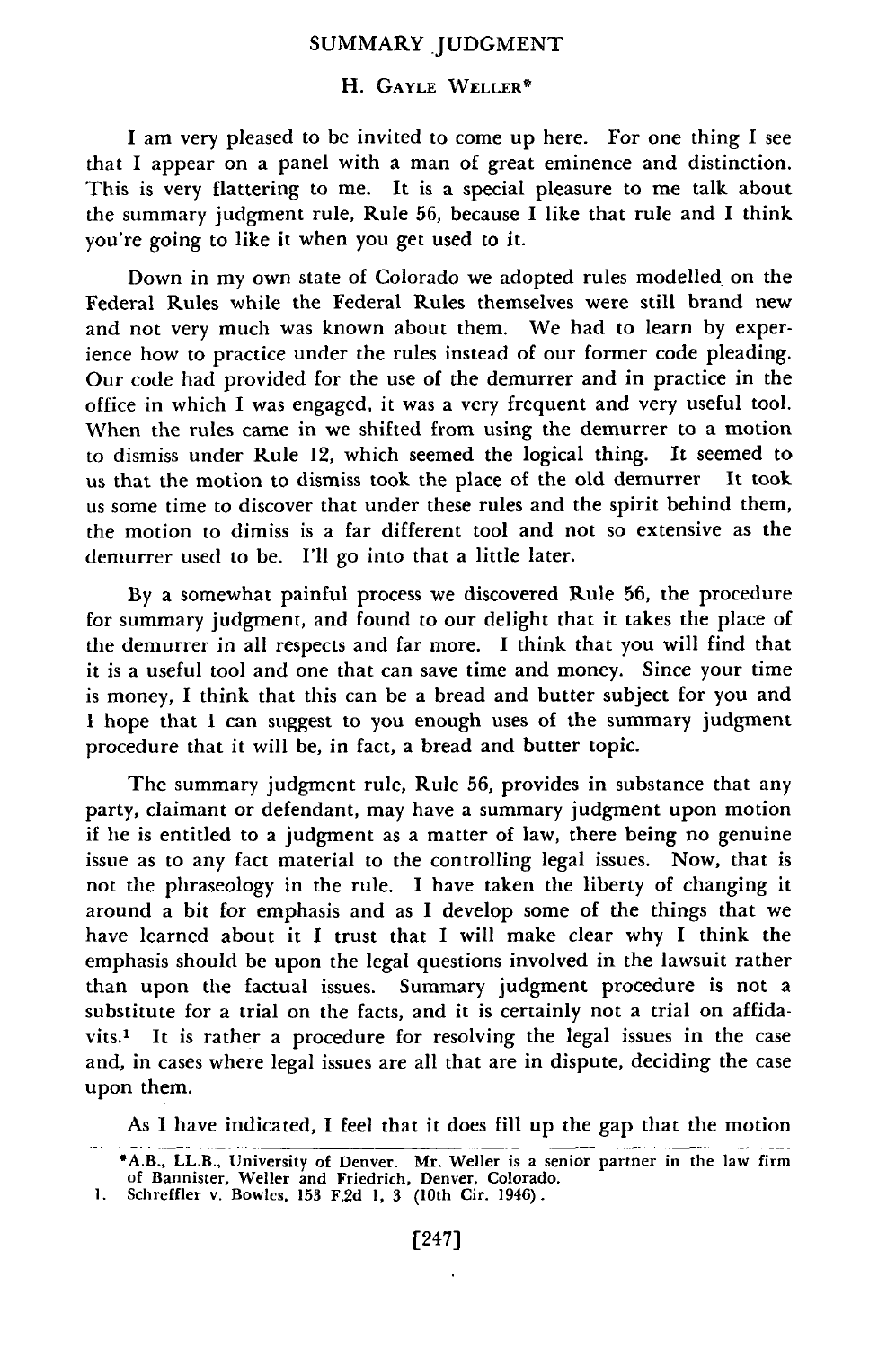to dismiss leaves as a substitute for the demurrer. Now, the reason in our experience that there is that gap, is that you have, in the rules, a notice system of pleading. You no longer have the necessity for spelling out a cause of action in statements of ultimate fact. It was anyone's guess what ultimate fact was, but we used to have to plead a lot of things trying to reach it, so the demurrer could test the sufficiency of the complaint and dispose of those law suits that never should have been brought in the first place. Now you will find that a short and plain statement of the claim is all that is required. Motions to make more definite and certain are provided, but we have found that you can waste a great deal of time arguing those motions to very little effect. It is not the intention of the rules to require elaboration of the factual statements upon which the claim is based, and we find that our judges almost universally turn a deaf ear to the motion for a more definite statement. The intention of the rules is that factual information shall be obtained by the use of the various discovery provisions and not by the use of motions and pleading arguments.

The motion to dismiss very rarely lies to the kind of complaints that are filed. There just isn't enough in them upon which to base the legal argument for a motion to dismiss. The summary judgment procedure fills the gap because it is designed to be based upon use of the discovery provisions, so that you make the results of your discovery efforts and, with the record made up of the pleadings and those results, you may then make up a legal issue for disposition on motion for summary judgment.

That is the first thing that the summary judgment procedure seems to us to do but it does far more than that. In fact it is a new type of tool. The British started using it some years ago, and some of our states have had it to a limited extent, but it has been new in our experience in Colorado. It is a procedure well attuned to the spirit of these rules that you are adopting. It is a very useful tool going far beyond what was possible under the old demurrer practice. It is said in the cases that the function of the motion is to pierce the allegations of fact in the pleadings.<sup>2</sup> It does just that because the results of discovery can produce the true facts rather than what may have been alleged in the pleadings; so that it is a more far-reaching procedure than anything we have had before.

Summary judgment procedure has, I think, a direct relation to the pre-trial procedure, another important concept in the new practice under these rules. In the pre-trial procedure it is intended that factual issues shall be set forth and legal issues determined, that matters which are not going to be contested shall be stipulated, so that the time of the court, the litigants, and the jury will be saved at the trial itself by eliminating formal proof of matters which the adverse party doesn't really intend to controvert. The spirit of a pre-trial-and in the hands of a good judge,

**<sup>2.</sup> EngI v. Aetna Life** Ins. **Co., 139 F.2d 469, 473 (2d Cir. 1943); New York Life Ins. Co. v. Cooper, 167 F.2d 651, 655 (10th Cir. 1948).**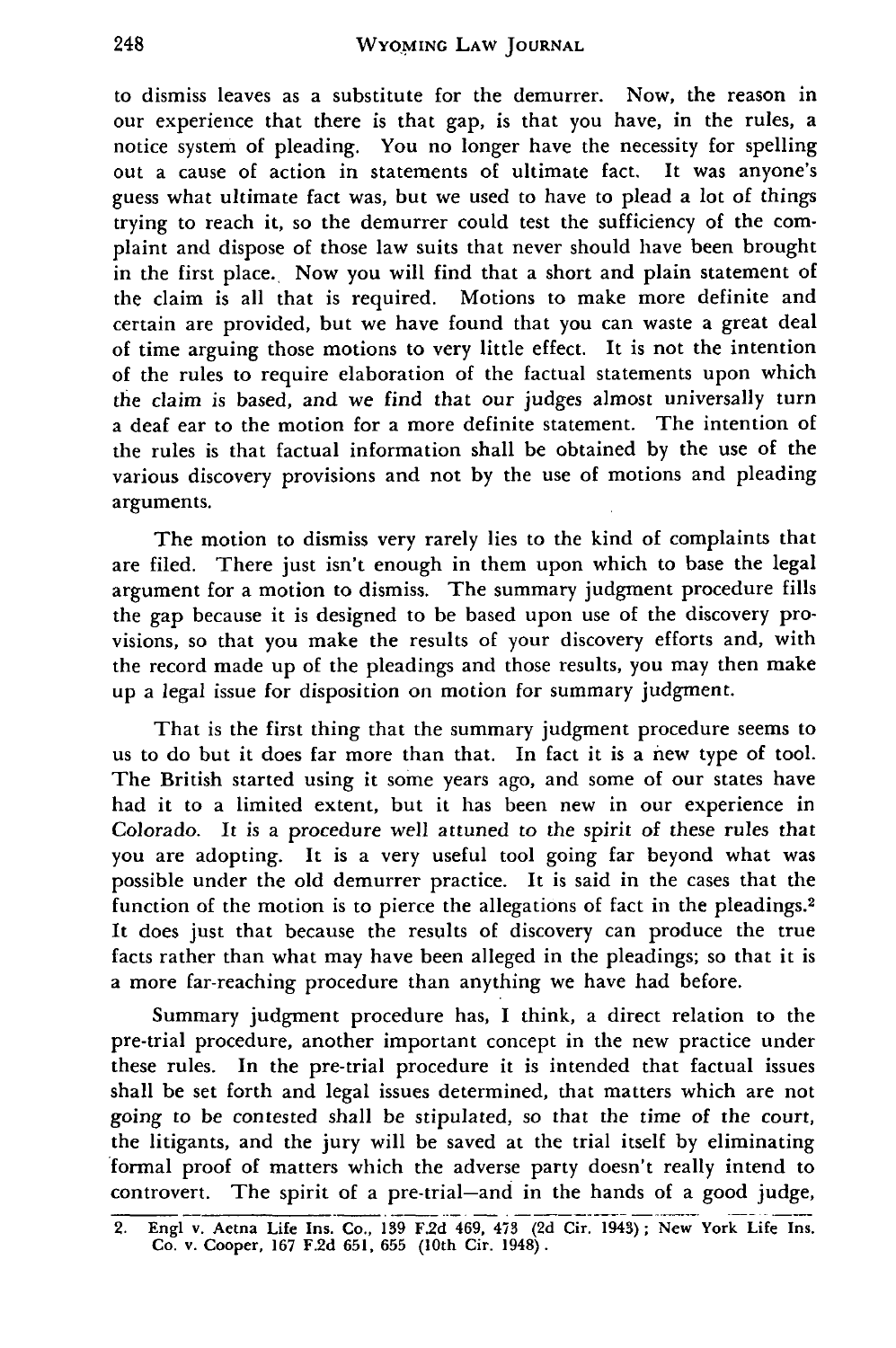SUMMARY **JUDGMENT**

it can be a spirit that you must follow-has to be one of candor and frankness. You are not supposed to hold back evidence; you are supposed to disclose to the court and counsel what your evidence is going to be.

Well, in that same sipirit, the motion for summary judgment can be made to save much of the time of the courts, attorneys and litigants involved, because it can show that there is not going to be a real controversy over the facts and the underlying legal question can then be determined. It's a procedure that takes from a few hours to a day. The longest summary judgment hearing that I have encountered was a day and a half, and that was in a lawsuit that later took over two weeks to try.

The motion for summary judgment should be granted on evidence which a jury would not be at liberty to disbelieve and which would require a directed verdict for the moving party.3 The underlying theory of the summary judgment is the same as that of the directed verdict-entirely a matter of law. It should be distinguished from the situation where a trial judge may properly set aside a verdict as being contrary to the weight of the evidence. There is no intention in the summary judgment procedure that the judge should be required to weigh evidence or to judge the credibility of witnesses, and if it is that type of a case it is not a proper one for summary judgment.4 It has been held that the summary judgment procedure does not infringe the right of trial by jury<sup>5</sup>-that right being one that does not protect the old or existing forms of practice and that does not prohibit the modification of practice by a new method of determining what legal issues are involved, which is essentially what the summary procedure does.

At the outset we were under certain misconceptions of the function of the summary judgment rule. We found judges and lawyers to have the same misconceptions concerning it, and it seems to me that perhaps the best way to give you the result of our experience would be to discuss those misconceptions. In the first place, take the requirement that there be no genuine issue of material fact. That is stated first in the rule under grounds for the motion, and it is frequently treated as though it were the principal ground for granting the motion as though the mere absence of factual issues entitles one to judgment. **I** think that misconception is heightened by the fact that the rule goes on to set forth several provisions specifically relating to the use of affidavits in the procedure as though this use of affidavits were perhaps the principal thing involved in a summary judgment motion. Now those various rules concerning the use of affidavits are of course important where affidavits are involved, but it is my opinion that the affidavit is by far the least useful tool that is men-

**<sup>3.</sup>** Sartor v. Arkansas Natural Gas Co., **321** U.S. **620,** 624, 64 S.Ct. 724, **88 L.Ed. 967** (1944); Gifford v. Travelers Protective Assn., **153 F.2d** 209, 211 (9th Cir. 1946).

<sup>4.</sup> Fireman's Mutual Ins. Co. v. Aponaug Manufacturing Co., 149 **F.2d 359** (5th Cir. 1945).

<sup>5.</sup> Fidelity & Deposit Co. v. United States, **187** U.S. 315, **23** S.Ct. 120, 47 L.Ed. 194 (1902) ; Port of Palm Beach District v. Goethals, 104 F.2d **706** (5th Cir. 1939).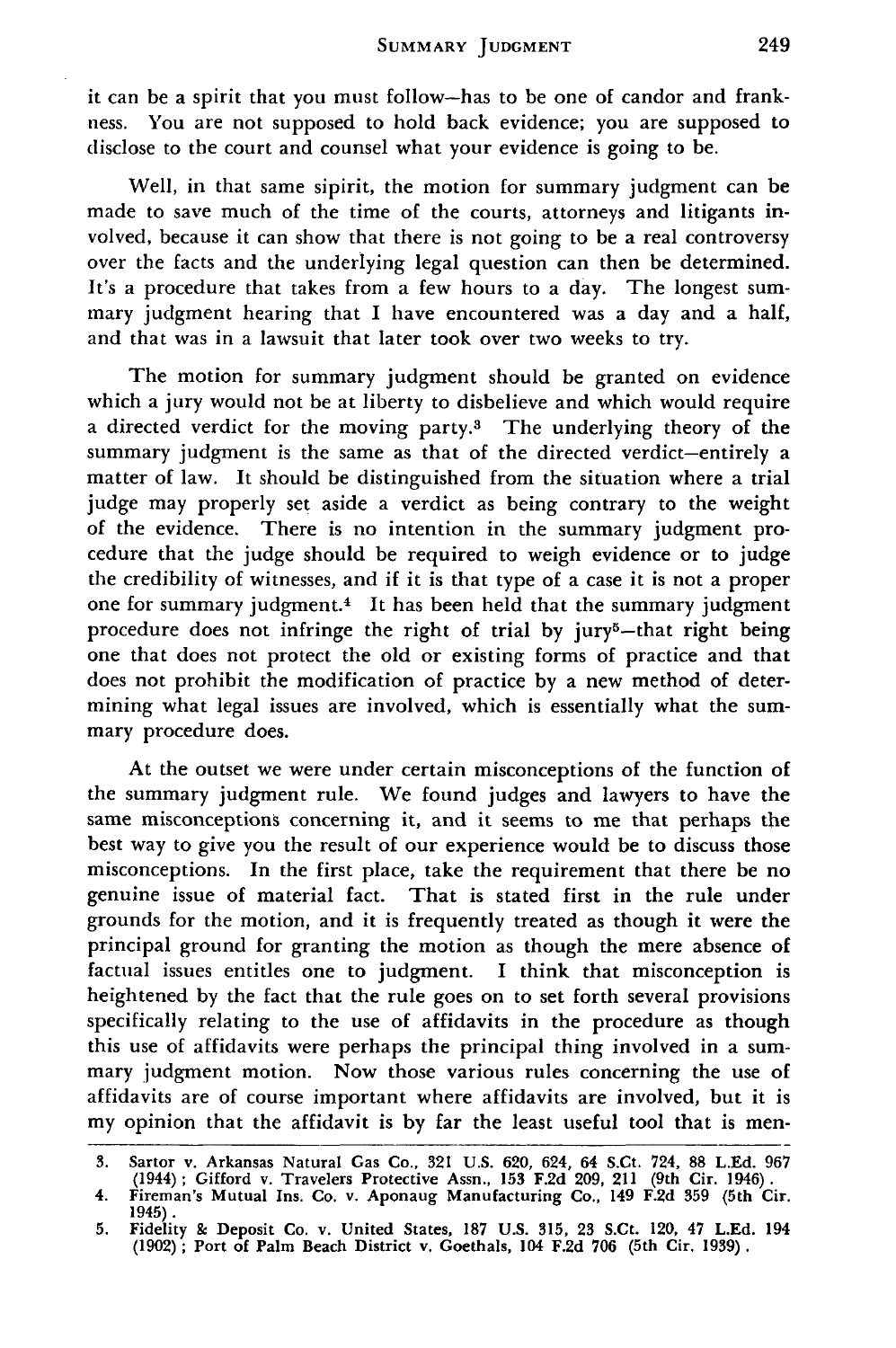tioned in this rule, and that it is the exceptional case where you will prepare your summary judgment by use of affidavits. The principal function of an affidavit is to carry into the record some document-a contract, insurance policy, letter or something of that nature-which does not happen to have been in the record theretofore. The affidavit can serve the purpose of identifying the document that is involved. I cannot think in my experience of any summary judgment granted upon the basis of affidavits of witnesses going into detail about the evidence. If it is the type of situation, the affidavit immediately shows the likelihood that here is an issue of fact to be tried and the court is going to deny summary judgment.

Next there is the key statement that there must be no genuine issue of material fact. There is some tendency, when one starts to deal with the rule, to feel that means there must be no fact at all possible of dispute, such as names, numbers, dates-things that may be in fact immaterial. We have seen attempts to show that there isn't any issue at all about a lot of immaterial things and conversely that issues do exist as to immaterial facts. We have even seen affidavits by counsel stating conclusions of law, "In fact we do have a case here." Well that certainly is not any kind of evidence and is not the use of affidavits intended in this type of procedure.

The rule does mention other things in addition to affidavits and, as **I** have indicated, **I** think they are the more important. It says that whenever it is shown by the pleadings, by the depositions, by the admissions on file or by the affidavits, if any, that there is no genuine issue **of** material facts, then the moving party may have judgment if he is entitled to judgment as a matter of law. The enumeration of those does not exclude another discovery provision in the rules, written interrogatories under Rule 33, under which you may propound written interrogatories to the adverse party which must be answered within a certain period of time. Now the rule of summary judgments, Rule 56, does not happen to mention the answers to interrogatories, but Rule 33 on interrogatories says they may be used in any way in which depositions may be used under Rule 26 (d), and 26 (d) quitely clearly includes use of depositions in hearings on motions. Therefore, I think it is quite certain that answers to interrogatories may be used in support of.a summary judgment motion as well as the items enumerated in Rule 56.

Rule 56 also mentions admissions on file. Those may be admissions under the rules but they also may be any other type of admissions-judicial admissions, admissions of counsel, admissions in stipulations-anything that is in the record of that nature can be used. And then by means of the affidavits, almost any record may be introduced for such purpose as it may serve in establishing the facts. **Of** the enumerated bases for establishing the absence of factual issues, the final and best in our experience is always the deposition of adverse parties. If frank answers are made to requests for admissions or to interrogatories, then they will serve, but our experience is that often they are evasive and then you must proceed to go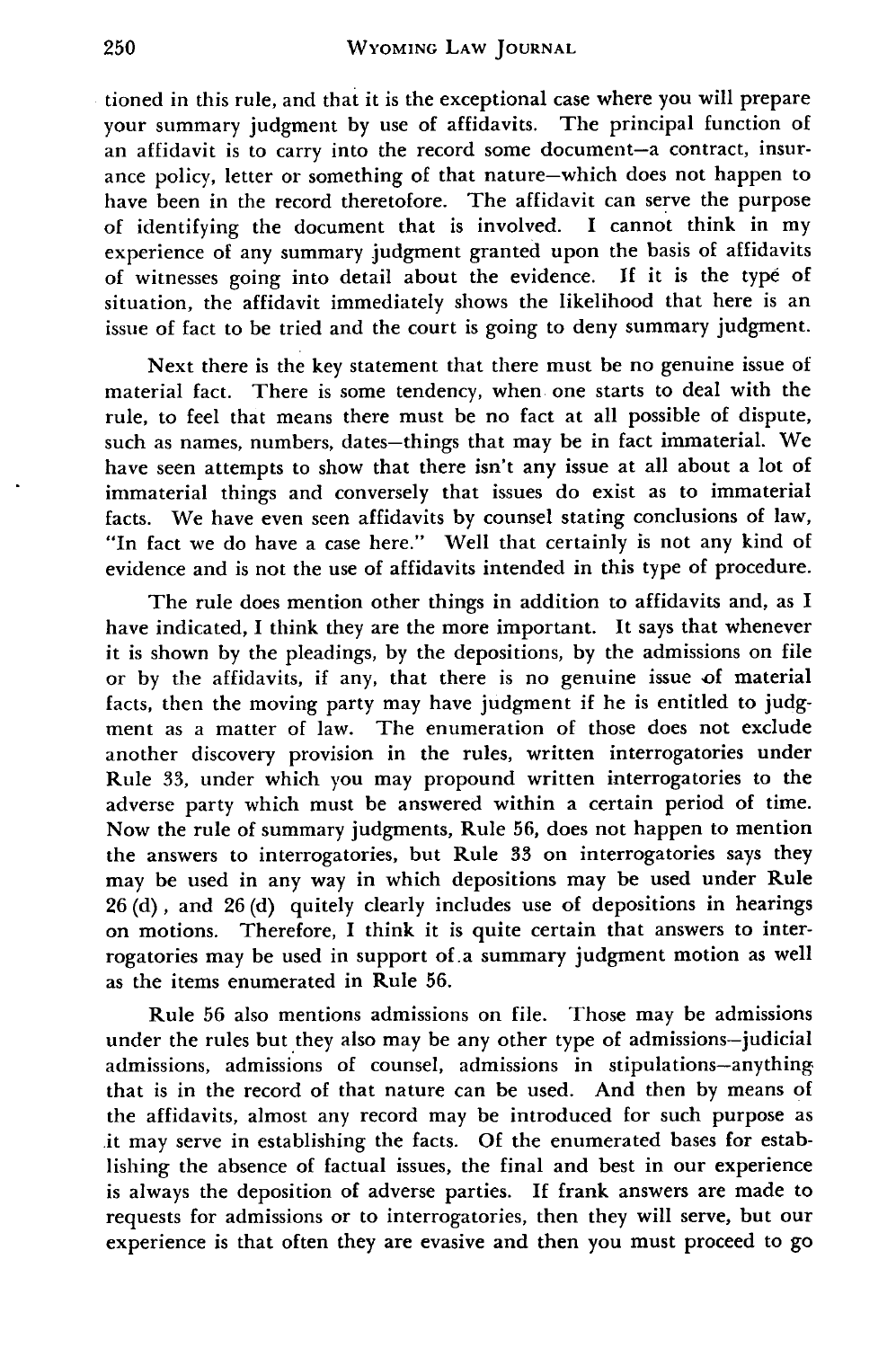ahead with depositions in order to finally get into the record the facts that should be admitted.

The time for making the motion for summary judgment is set forth in the rule. A defendant may make it at any time. A plaintiff may make it at any time after the adverse party has made and served a motion, otherwise at any time after 20 days following the commencement of the action.

The form of making the motion, **I** think, is pretty much wide open and **I** don't see why it should, ever be very troublesome. The rules do require that motions should state their grounds. **I** have never found anything, however, that prevents using the grouunds stated in the rule itself, that is, that there is no genuine issue of any material fact and that the moving party is entitled to judgment as a matter of law. We've tended ourselves to bounce back and forth. Sometimes we persuade ourselves that it will be helpful to set forth the legal proposition upon which we are hoping to prevail, especially when that is a defense of confession and avoidance or a plea in bar. This gives notice that we are not expecting to negative the grounds of the plaintiff's claim itself, but to come in and prove a bar to that claim, no matter how meritorious it may be. **I** think that it is perfectly proper. There is some confusion about it, and we had one experience that I want to mention a little later that illustrates that confusion, but certainly if it is a matter of plea in bar or confession and avoidance, the issue before the court is whether that plea in bar or that matter of confession and avoidance is established as a matter of fact and there is no use wasting time upon the original claim. For the purpose of the motion, and for that purpose only, the original claim would stand as admitted.

There are some other parts in your rule which I think are important. One is that the motion may be granted for or against all or any part of the claim. Also that it may be granted on liability alone, although the issue on damages remains. Now you may have gathered that I'm principally a defense lawyer, but there is a part of this rule that a plaintiff's lawyer should certainly not overlook. The trial of the issue of damages, alone, if liability is admitted, in my experience has resulted in a tendency of the jurors to award higher verdicts. I think that this part of the rule has not been given very much attention in Colorado or used nearly as much as it might be. In cases of *clear enough* liability that you may persuade a court to determine it on motion for summary judgment, you could have a trial on damages alone.

Another provision of your rules is that if the case is not fully adjudicated on motion for summary judgment, the court should determine from what is before him and by interrogating counsel just as he would do in a pre-trial conference, what matters are in fact controverted and what admitted, and shall make an order setting forth what facts are to stand admitted. In all further proceedings those matters will stand as admitted.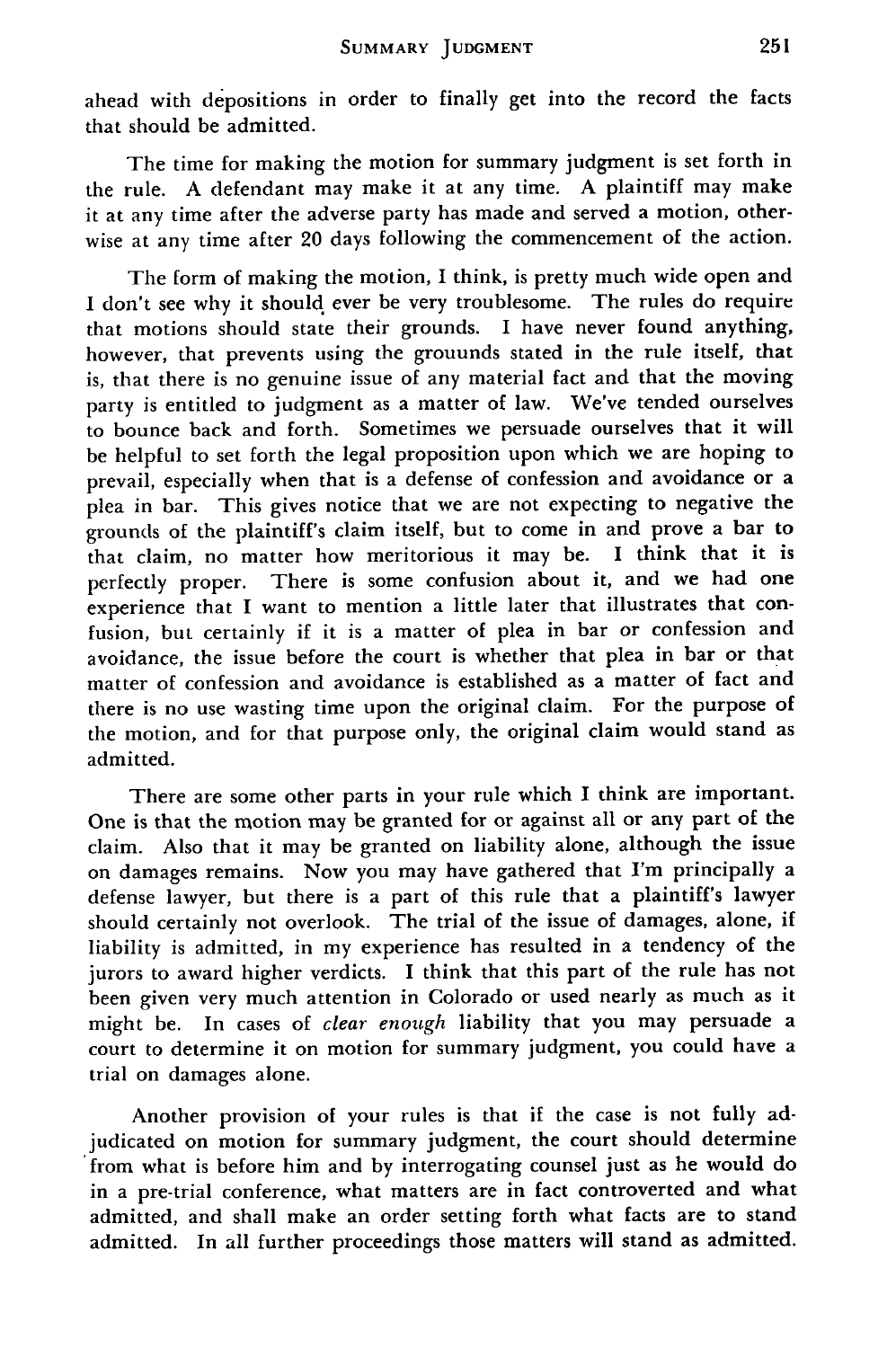That again in my opinion is a part of the rule that has been somewhat neglected and it could be a very valuable procedure. In phraseology it is mandatory upon the court. It says the court shall do this, but it qualifies that by the statement "if practicable." In our part of the country I'm afaid that the courts have thus far tended to duck doing this, but it can save much time at the trial if, after a summary judgment motion has been argued and the court has been educated as to the law and facts involved, you can get the judge to pin them down by such an order. And I think pressing this use of the motion occasionally justifies trying a motion for summary judgment, even though one is not fully confident that the motion will be granted in whole. It will have contributed to speeding up the trial itself and to the education of the court and counsel. The education of counsel on motion for summary judgment has been in our experience a major factor in settlement of cases ahead of trial.

One other provision in your rule which I think perhaps is the most important of all, and this is an addition that is not in the Federal Rule from which it is taken, is the provision that a party may not rest on his pleading in the face of a motion for summary judgment but that he must come forward and specifically show that there are issues of fact. This was part of the 1955 recommendations of the Federal Advisory Committee on Rules and I think you were very wise to adopt it as I think you were wise to adopt a good many of those recommendations. They are improvements. The lack of that type of amendment has given a fair amount of difficulty in the federal cases-where a party simply rests upon the allegation in his complaint and at times courts have felt that that establishes an issue of fact, notwithstanding ample showing by discovery procedure that this is not true at all. I think the leading case here is *Engl v. Aetna Life6* and it happens to be one of many cases by the eminent judges who talked to you earlier, Judge Clark, that are leading authorities in the field of summary judgment.

This one is an excellent decision to overcome that type of contention, that the party may rest upon his pleading, by showing how that reduces to a nullity the summary judgment's function of piercing the allegations. I would like to quote to you part of the opinion: "If one may thus reserve one's evidence when faced with a motion for summary judgment there would be little opportunity to pierce the allegations of fact in the pleadings or to determine that the issues formally raised were in fact sham or otherwise unsubstantial. It is hard to see why a litigant could not then generally avail himself of this means of delaying presentation of his case until the trial. So easy a method of rendering useless the very valuable remedy of summary judgment is not suggested in any part of its history or in any one of the applicable decisions."<sup>7</sup>

I thought it worthwhile to comment upon that even though you do

 $\cdot$ 

**<sup>6.</sup> 139 F.2d 469 (2d Cir. 1943).**

**<sup>7.</sup> Id at 473.**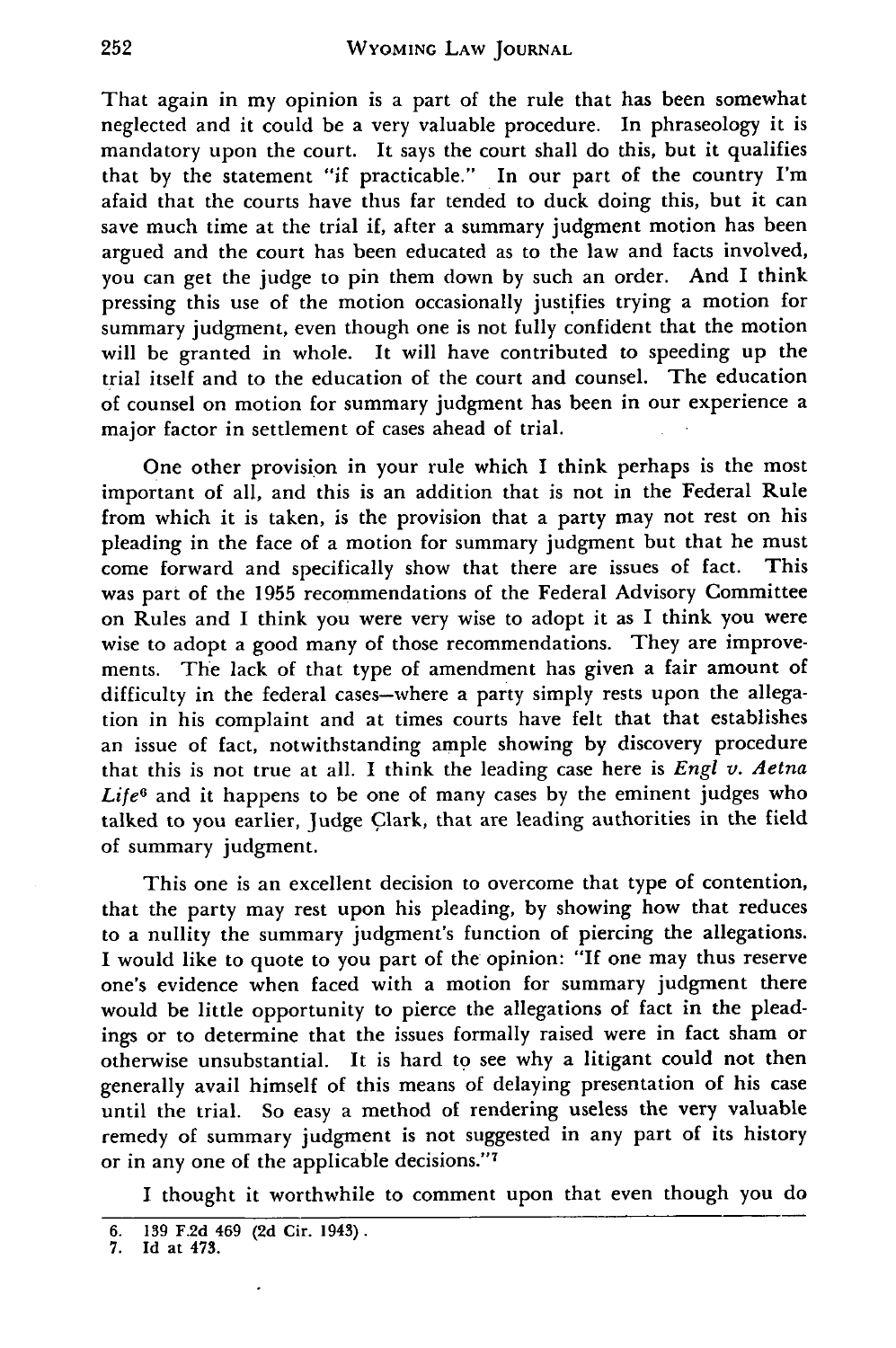have the provision that I mentioned. Although your provision should be effective, a misunderstanding on this score can be fatal to the use of the summary judgment, and I thought it might be well that you know of the decision quoted.

Now those observations are the principal things that I have learned about the remedy of summary judgment. I thought another thing that might be of some value to you would be to discuss actual cases from my own office in which the summary judgment has been used. **If** you will read Moore's Treatise, on Rule 56, you will find an exhaustive treatment of all kinds of cases in which summary judgment has been used in federal practice. I think it would be helpful to you to do this and consider the great variety of cases in which these motions have been used. It has been surprising to me that they can be used to advantage in all the types of practice in which we have engaged, even in the tort field.

The first case I want to tell you about does happen to have gone to our Colorado Supreme Court. The others have not. Generally speaking, in our experience a summary judgment is not appealed. It is just as good, if not a better disposition of the case than that by trial, so far as the likelihood of appeal is concerned.

This case, *Field v. Sisters of Mercy,8* is a case where some of the misconceptions that I have mentioned were in the picture in the court below and they were clarified in the Supreme Court on appeal. Mrs. Field received a telephone call from a friend, saying that she was in the hospital and asking Mrs. Field to come to visit her. Without having found out what hospital, Mrs. Field started out and went to a hospital close-by, not the right one, entered, and when she saw that the reception clerk was busy at the moment, tripped off down a dark hallway and promptly tripped over a suitcase that had been left there, and was injured. Mrs. Field's deposition plainly showed these facts and we moved for a summary judgment upon the basis of our Colorado decisions that a bare licensee has no higher status than a trespasser and that no duty of care is owed to the licensee other than to refrain from injuring him after his presence is known; and also, upon the ground that upon her statement the lady was guilty of contributory negligence. The judge of the trial court said to us, "now if you admit the allegations of the complaint, for this motion, you will have admitted them for the purpose of the trial itself." We weren't able to shake that opinion of the court's and of course we withdrew the motion for summary judgment.

At the time of the pre-trial conference, these issues were discussed again and at that time the trial judge said, **"I** would like to hear argument on it"; after argument he said, **"I** would like to have briefs submitted." Thereafter, the court, of his own motion, granted summary judgment to the defendant, on the ground of the status question, that the lady was not

**<sup>8. 126</sup> Colo. 1,** 245 **P.2d 1167 (1952).**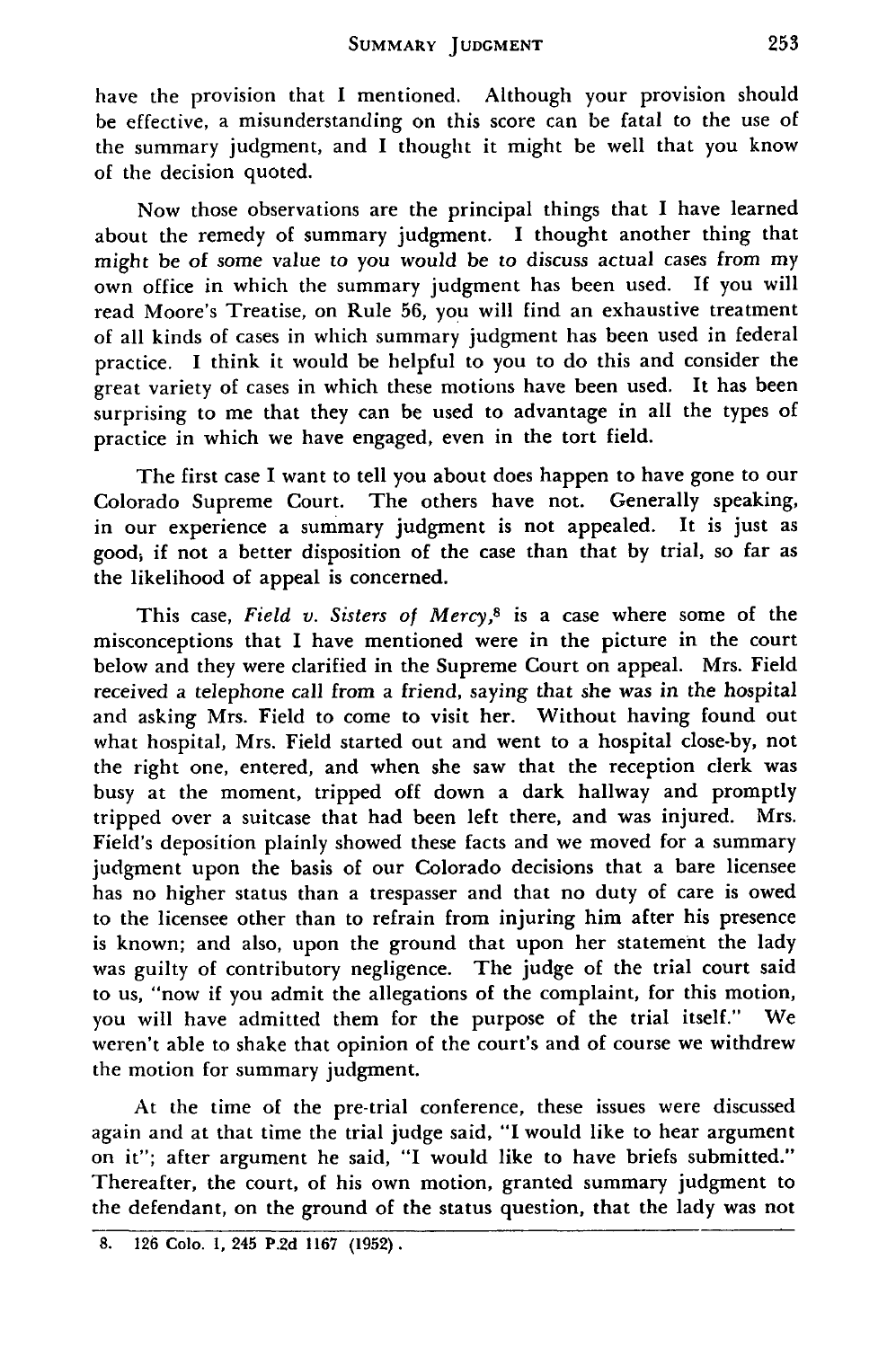owed a duty of care **by** the hospital and that her allegation of negligence **by** the hospital did not establish a cause of action.

On appeal from that rather unusual procedure, the Supreme Court discussed what had taken place at the time of our motion for summary judgment and made it clear that admissions for such a motion are not binding thereafter in the trial upon the party making them. The Supreme Court affirmed the summary judgment, and, somewhat to our surprise, added our second ground, contributory negligence. At first blush one wonders if contributory negligence is not too much a question of fact to permit disposition of a case upon that ground on summary judgment. However, we have obtained summary judgments upon that ground in other cases since, and **I** think the presentation of the plaintiff's own statement of his conduct, in summary judgment proceedings, tends to emphasize the issue of contributory negligence, and to result in a better decision on that issue than you get in a trial of all the issues.

We have used the motion in other negligence and tort cases. We have also used it in contract cases and we have used it in cases of bonds insuring performance of contracts or fidelity of officers or officials. It is very useful there if in fact the big question is whether or not the particular defalcations or particular actions constitute a claim within the coverage of the bond. These are just legal questions; there isn't any dispute about the facts, and they can be disposed of on summary judgment.

**I** do have a plaintiff's case here and just so that you won't accuse me of bias. We had a contract case for an oil driller who contended that he was entitled to certain payments for work done under a written contract. The defense pleaded was that the work was not satisfactory, but the deposition of the defendant showed that he was present during all of the work and did not object but rather, approved of the manner in which the work was done. Summary judgment was rendered for the plaintiff. It is interesting that in Britain the summary judgment procedure was first used in bills **and** notes cases. In that type of case based upon documents and in collection cases generally, there will be many where the facts can be established and summary judgment obtained without the long delay waiting for a trial date.

**A** case in the federal court in which our summary judgment motion was unsuccessful, illustrates the settlement value of such a motion. The case involved a warehouseman who was storing Commodity Credit grain, who had given Commodity Credit a bond in one company guaranteeing performance of his contract to keep the grain safely, and that bond was .later superseded **by** a new and larger bond in a second company which we represented. Suit was **by** Commodity Credit against the warehouseman and both sureties alleging heavy damage **by** reason of deterioration in the stored grain. Depositions showed that prior to the period covered **by** the second bond, Commodity Credit's people had become aware of very serious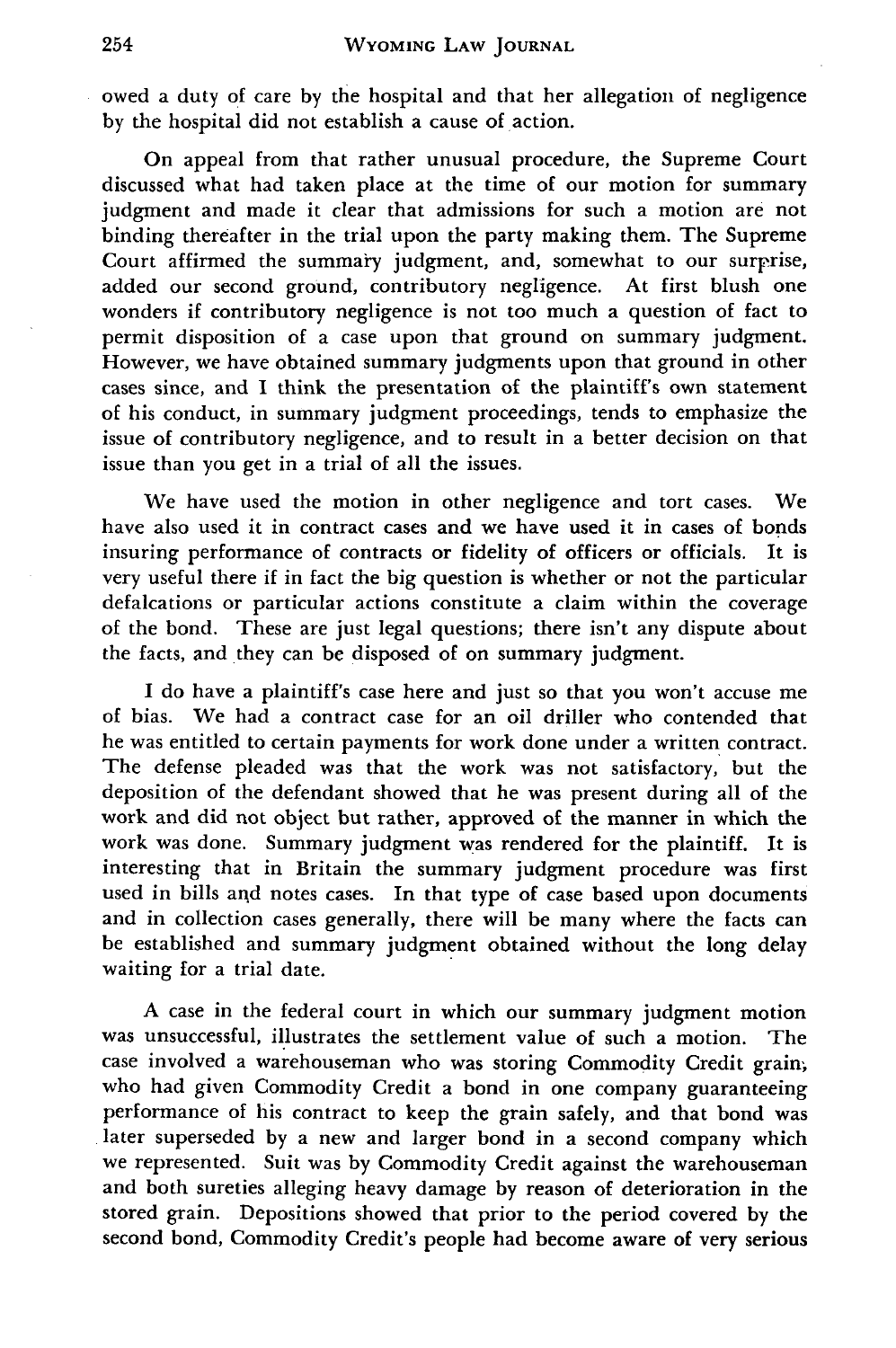deterioration in the grain and that the conditions of storage were such as to cause continued damage. Counsel for the various parties had estimated that trial would run thirty days. We filed a motion for summary judgment upon the ground that one may not take a bond covering loss when he is aware that loss has already occurred. The judge who heard the motion indicated approval of that defense but deferred the ruling until trial because of some doubt on the facts. Trial was unnecessary because Commodity Credit proceeded to accept settlements offered by the other parties and to dismiss its case against our company. I think this illustrates how half a day spent in educating the other side as to the case that you have may save a long and expensive trial even though your motion is not granted.

There is another case in which I thought you might be interested. When John Gilbert Graham planted a bomb on a United Airline plane that blew it up in the air near Fort Collins, Colorado, with some 44 people aboard, his purpose was to collect trip insurance which he had taken out on his mother before he put her aboard. Shortly afterward we received a call from the company in which the insurance had been taken, saying that there were numerous policies, some defectively executed, and others, perhaps effective. The company did not know whom it should pay or how much. After Graham was convicted of murder, we felt that it had been determined which policies were valid and these were paid to an aunt and sister of Graham's and to his mother's estate from which he could not inherit on account of the conviction.

Thereafter a good many people started getting tort judgments against Graham for wrongful death and garnisheeing the insurance company upon the theory that it owed Graham some \$65,000 of insurance on his mother. We have, in Colorado, some authority that conviction of a crime is prima facie evidence in a civil case, but we have some contrary authority and it is a rather uncertain question with us. We also have a statute that says a murderer cannot inherit or take by will from the estate of the person he has killed. The common law rule is broader and says that the murderer may not gain from his crime in any way-through insurance or otherwise. The issue posed by these garnishments was whether our statute pre-empted the field leaving no room for the application of the broader, common law rule.

It had taken the district attorney some nine weeks of trial to prove his case and we didn't want a trial like that on each of these garnishments. or even in one of them, if we could help it, so we decided to try a summary judgment in one of them. We used an affidavit to bring the record of the criminal conviction into our case. Now here is where I believe the rule of the *Engl* case is important. Under it, our prima facie showing of the murder required the other side to come forward and show if it was going to contend there was no murder, and since it did not, we had simply the legal question for decision. On that, the court applied the